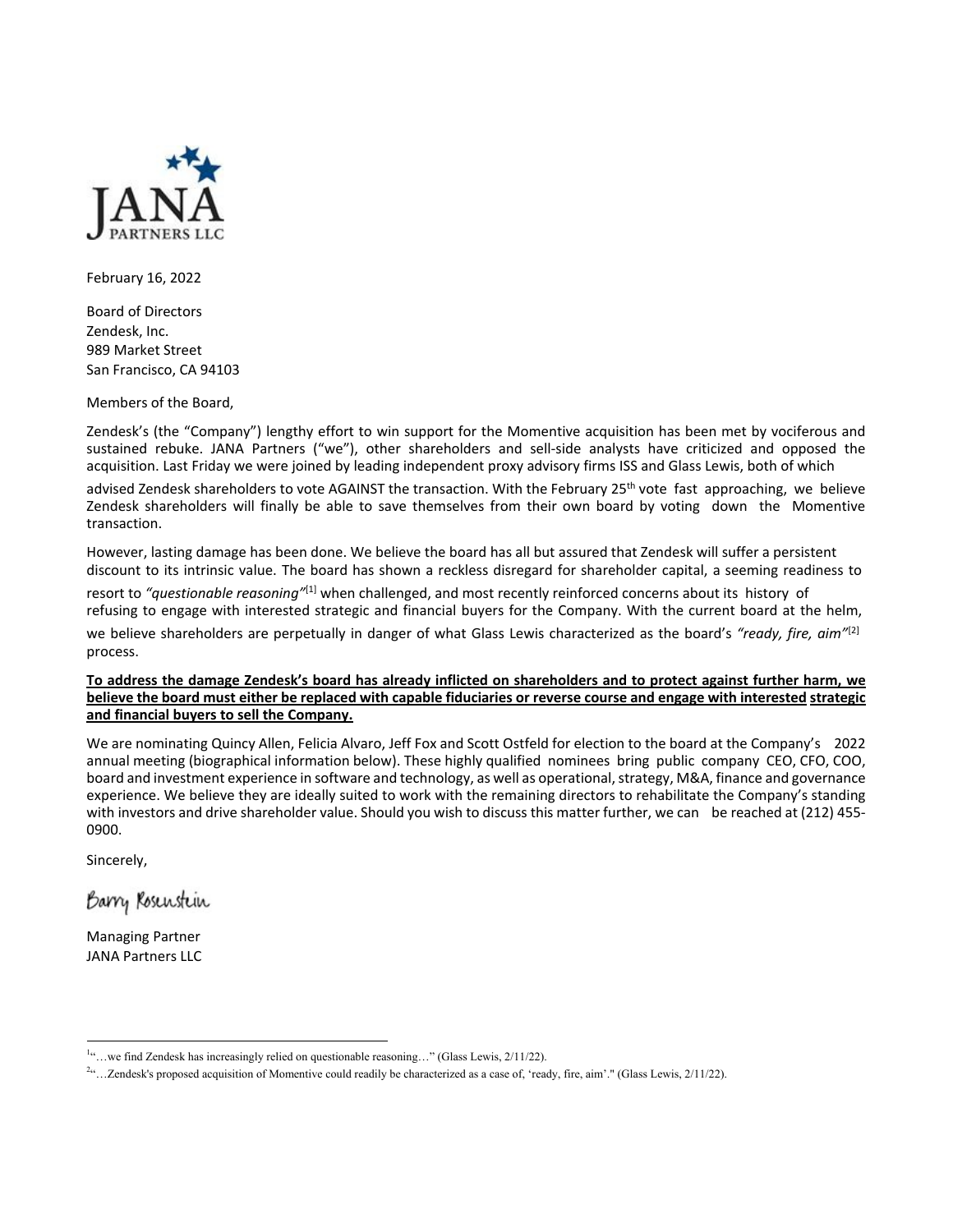## **Nominee Biographies:**



Mr. Allen has over 35 years of leadership experience in the technology services industry. From 2015 to 2018, he served as IBM Corporation's Go-To-Market Leader of Cognitive Process Services and Chief Marking Officer for IBM Cloud. From 2012 to 2015, Mr. Allen served as Chief Marketing and Strategy Officer at Unisys Corporation, a global information technology company. From 2009 to 2010, he served as Chief Executive Officer for Vertis Communications, a direct marketing and advertising company. Prior to joining Vertis, Mr. Allen held several leadership positions with Xerox Corporation, including President of the Global Services and Strategic Marketing Group and President of Production Systems Group. Mr. Allen serves on the board of enterprise technology provider Lumen Technologies (audit committee), Office Depot (audit committee) and ABM Industries (audit committee). He previously served on the boards of NCR and Gateway. Mr. Allen is on the board of Launch NY, a not-for-profit supporting startup companies with access to seed capital and business mentoring. Mr. Allen holds a B.S. in Electrical Engineering from Northeastern University and an M.B.A. from University of Rochester.

**Felicia Alvaro**



Ms. Alvaro has over 20 years of finance experience in the software sector. Most recently, she was Executive Vice President, Chief Financial Officer and Treasurer of Ultimate Software before she retired in 2020. She spent 22 years at Ultimate Software, a cloud-based human capital management software provider for businesses, helping the company grow from \$50 million in revenue to over \$1 billion. In her role, she oversaw the financial aspects of the company's largest acquisition, which took them global, as well as its transition from being a publicly traded company to privately held following Hellman & Friedman's \$11 billion acquisition. Prior to Ultimate Software, she spent 11 years in finance and accounting positions at Precision Response Corporation, Pueblo Xtra International and KPMG. Ms. Alvaro serves on the board of cloud-based software provider Servicemax (audit chair) and was previously on the board of cloud-based software provider Cornerstone on Demand (audit chair) until it was taken private by Clearlake Capital Group in 2021. Ms. Alvaro holds a B.S. in Accounting from Southeastern Louisiana University.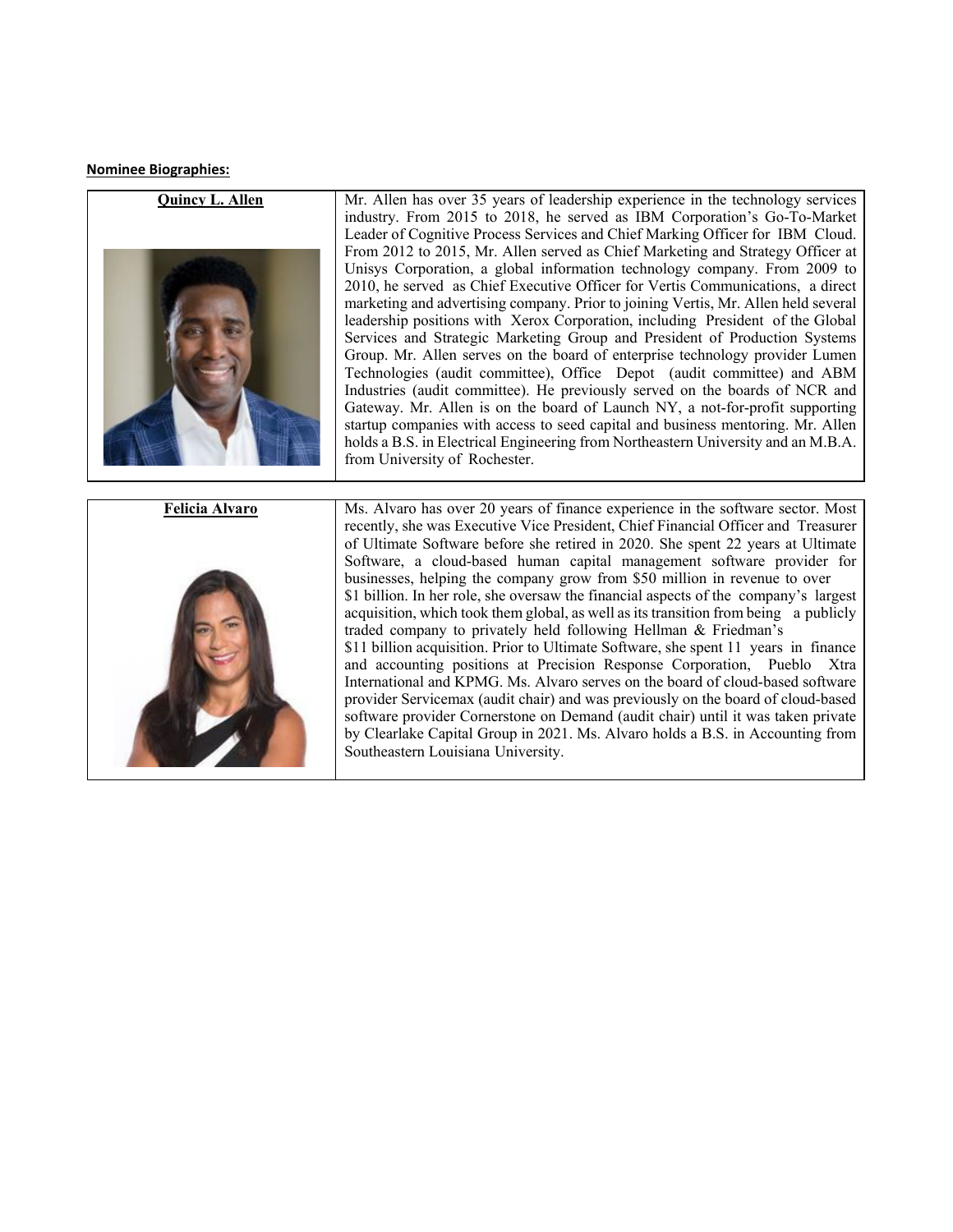| <b>Jeff Fox</b>      | Since 2009, Jeff Fox has served as Chief Executive Officer of The Circumference<br>Group, a public and private investing platform, where he oversees management and<br>business strategy. From 2017 to 2021, he served as President and CEO of<br>Endurance International Group Holdings, Inc., an IT services company that<br>specialized in web hosting, where he also served as a member of<br>its board of<br>directors from 2017 until it was taken private by Clearlake Capital Group in 2021.<br>Mr. Fox held various roles at Convergys Corporation (formerly NYSE: CVG), an<br>information management company, from 2010 until its sale to Synnex Corporation<br>in 2018: from 2013 to 2018 he served as Chairman of the board; from 2012 to 2013<br>he served as Executive Chairman; and from 2010 to 2012 he served as President and<br>CEO. Prior to this, Mr. Fox held multiple positions at Alltel Corporation, where, as<br>COO, he directed the operations of the 5th largest wireless company in the United<br>States, with over \$10 billion in revenue, \$3.5 billion in EBITDA, and 16,000<br>employees. In this role he was responsible for all retail, business, and indirect sales,<br>marketing, customer service, IT, engineering, network planning and operations,<br>supply chain, procurement, and operations support. Mr. Fox began his career in<br>investment banking with Merrill Lynch and Stephens, Inc., specializing in M&A.<br>Mr. Fox previously served on the boards of Avis Budget Group and Blackhawk<br>Network until its sale to Silver Lake. Mr. Fox holds a B.A. in Economics from Duke<br>University. |
|----------------------|-----------------------------------------------------------------------------------------------------------------------------------------------------------------------------------------------------------------------------------------------------------------------------------------------------------------------------------------------------------------------------------------------------------------------------------------------------------------------------------------------------------------------------------------------------------------------------------------------------------------------------------------------------------------------------------------------------------------------------------------------------------------------------------------------------------------------------------------------------------------------------------------------------------------------------------------------------------------------------------------------------------------------------------------------------------------------------------------------------------------------------------------------------------------------------------------------------------------------------------------------------------------------------------------------------------------------------------------------------------------------------------------------------------------------------------------------------------------------------------------------------------------------------------------------------------------------------------------------------------------------------------------------------|
| <b>Scott Ostfeld</b> | Mr. Ostfeld has 17 years of experience investing and driving shareholder value in<br>public companies. He is a Partner of JANA Partners LLC and Co-Portfolio Manager<br>of JANA Strategic Investments, a strategy specializing in enhancing stockholder<br>value through active stockholder engagement. Prior to joining JANA Partners in<br>2006, Mr. Ostfeld was at GSC Partners, where he served in their distressed debt<br>private equity group and focused on acquiring companies through the restructuring<br>process and enhancing value as an equity owner. Mr. Ostfeld was previously an<br>investment banker at Credit Suisse First Boston Corporation, where he worked on<br>M&A and capital raising. Mr. Ostfeld serves on the board of Conagra Brands. He<br>previously served on the boards of HD Supply Holdings until its sale to Home<br>Depot, and Team Health Holdings until its sale to Blackstone. He serves as a member<br>of the advisory board of Columbia University's Richman Center for Business, Law,<br>and Public Policy. Mr. Ostfeld holds a B.A. in Art History from Columbia<br>University, a J.D. from Columbia Law School and an M.B.A. from Columbia<br>Business School.                                                                                                                                                                                                                                                                                                                                                                                                                                       |